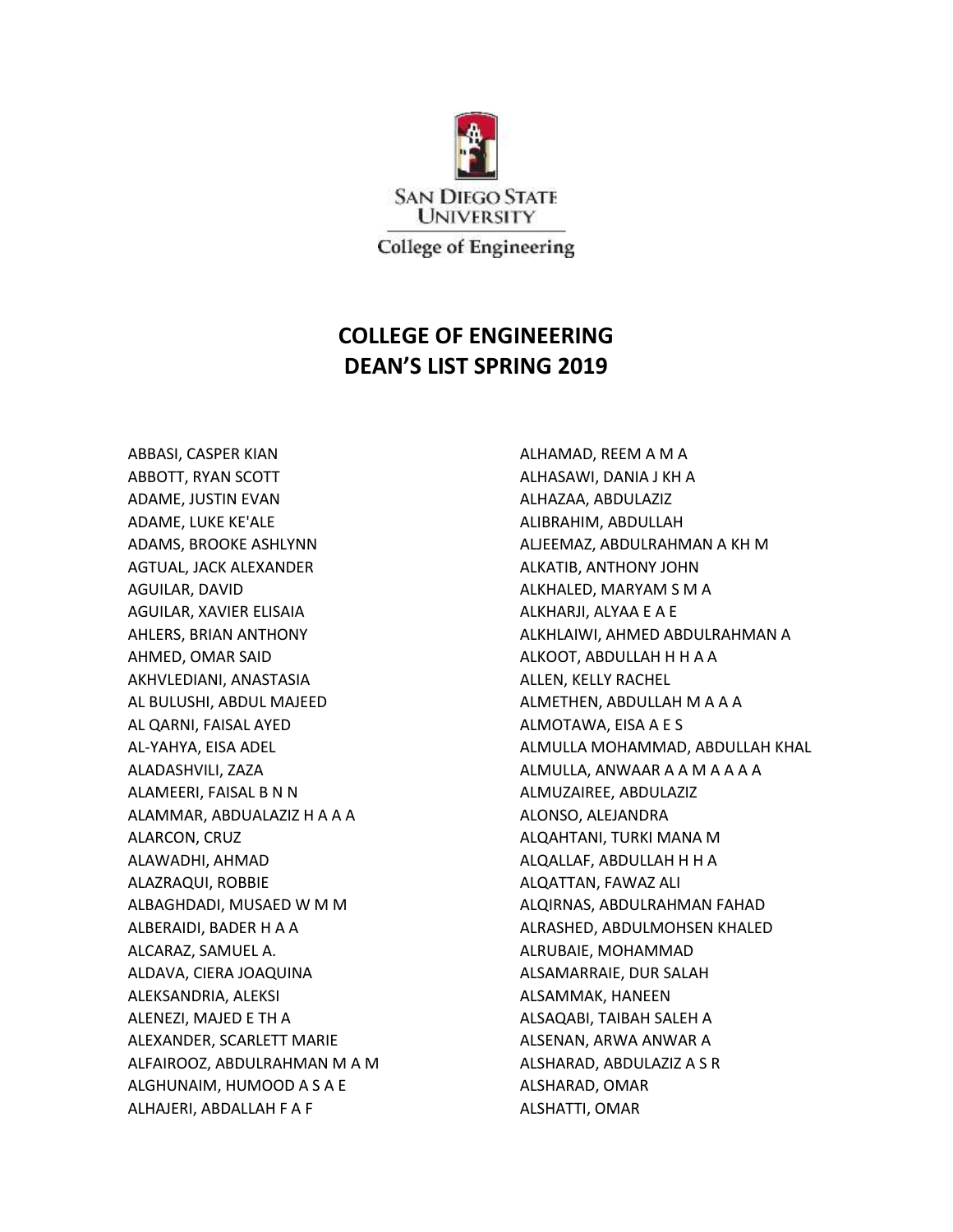ALSHUAIB, ABDULWAHAB KHALED E A ALTAMIMI, MESHAL ALTAMIMI, SULAIMAN A A A ALTERKAIT, SOAD H KH H A ALVAREZ, LEXI ALZAHRANI, ESSAM SAAD AMASHUKELI, SHOTA AMBOKADZE, IRAKLI ANAYA, TIMOTHY DANIEL ANTON, SYLE MARIE APTSIAURI, GIORGI ARELLANO, SUSANA ARELLANO, ZACHARY JOSEPH ARTHO-PHAN, DAVY NAMSON ATANACKOVIC, NIKOLA AUBREY, TRAVIS BLAKE AUGUSTINE, WILLIAM JOSEPH AZHAND, KAMRAN QAICE BADRIDZE, GIORGI BAGHERI, KIAN BAHAR, NASEEM ZOE BAILEY, ALEX CAMERON BAKOO, GARRETT LOUIS BALETO, ADRIANA GRACE BAROUN, ALI A M L BARTE, SEAN JUDE PANTALEON BARTLEET, ANDREW JAMES BASITH, AMEEN ABDUL BASKERVILLE-BRIDGES, BRIANNA BL BASS, KATY LYNN BEAMON, BRANDON KEITH BECKER, JIMMY BEIGHLIE, RYAN KHALVATI BELAIRE, STERLING BELEW, KEVIN CHARLES BELL, NATHANIEL PAUL BERIDZE, ARCHIL BERNAL, KELLY REY BERNARD, JUSTIN WALLACE BETTENCOURT, BENJAMIN DANIEL BLAISDELL, JORDAN ALBERT BLANCO, AZIEL BOENSEL, COLLEEN SUZANNE BOHAMAD, AHMED A H N

BOLLA, KALI RENEE BOLTON, BRADFORD CONNOR BONDOC, RODRIGO DOMINGO IV BORDERS, KAYLIN VERONICA BRANNIGAN, GRANT JOSEPH BRAVO, SPENCER SHAW BREWER, ARMANDO DANIEL BROUGHTON, GAVIN TAYLOR BRUEGGEMAN, ZACHARY COLE BRUMM, COURTNEY TEIKO BUCON, LUKE ANTHONY BUMATAY, SAMUEL GOROSPE JR BUMBASI, RYLAN BAUTISTA BURLAND, ZACHARY ADAM BUTKHUZI, LASHA BUTLER, KYLE ANTHONY BYINGTON, DENNIS RUSSELL CABRERA, BRANDON CABRERA, JONATHAN CHRISTIAN CACCIARELLI, JACKSON RIGGS CALDERON, JORDAN NOEL CALLADO, RODOLFO T CANEVARO, NATALIE ELIZABETH CARLSON, CODY MICHAEL CARTER, TREVOR HIDEO CARTY, KEVIN DANIEL CARY, NICHOLAS ANDREW CASTELLANOS, JOSE A CASTILLO, BRIAN JESUS CASTILLO, BRIAREUS FAJILAN CHAMBERLAIN, CLAIRE XUESONG-RAS CHANG, DERECK CHANG, ERIC LORENZO CHANG, VINCENT NGO CHAVEZ GUERRERO, RICARDO ANTONI CHAVEZ, DIEGO VICENTE CHENG, JASMINE LI-TIENG CHHIT, WILLIAM SAMUEL CHIBIDAKIS, RYAN JAMES CHIKHRADZE, MARIAM CHKHARTISHVILI, NINO CHOW, ZACHARY GENG-HAUNG CIERLEY, APRIL FAYE CLARE, SEAN CHRISTOPHER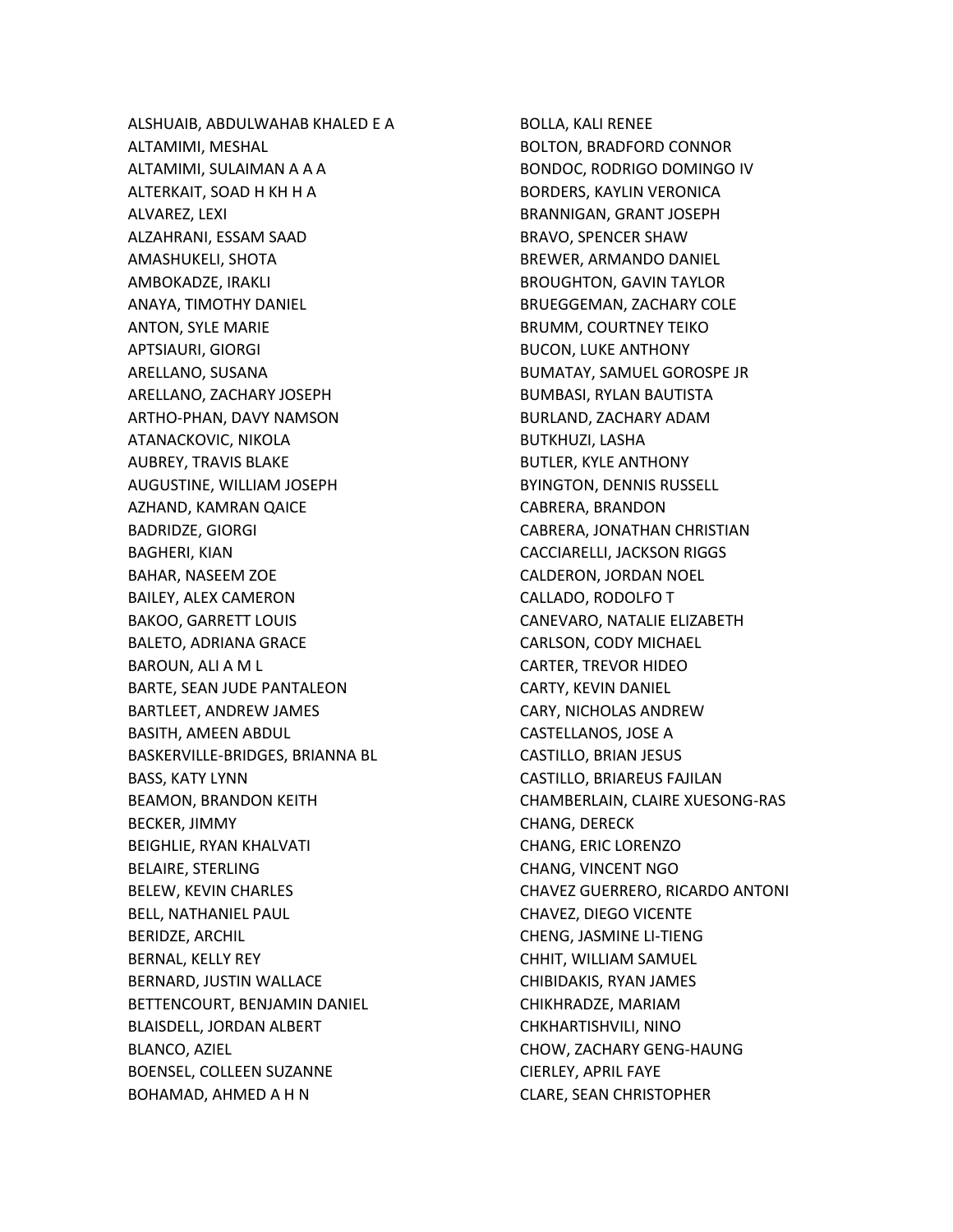CLEMENS, CORY JAY CLONTS, TIFFANY LEANDRA COHN, ZACHARY NEIL COLEMAN, MATTHEW RYAN COLEMAN, TANNER JAMES COLERA, DAVID COLLIN, DANIEL MICHAEL COLLINS, MICHAEL PATRICK CONTE, PASCAL ANIELLO I CONTRACTOR, JULIA SARAH COOKE, SHANE CORBEL, LIAM ANTOINE COREY, JACK THOMAS CORPUZ, ADHEL AJ REVILLA COX, WYLENE ANGELICA CRAMER, BREANNA CRUISE, JACKSON THOMAS CUEVAS, DAISY D'AMATO, GIUSEPPE D'SOUZA, KEONA JOAN DANG, STEVENSON QUANG DAPLAS, KEN AVENDANO DAVAMI, JONATHAN THOMAS DAVLASHERIDZE, BAKHVA DEDEKIND, MICHAEL ROLAND DELA ROSA, CONRADO ERIC DETATA, BLAKE LINCON DEVORE, DILLON WAYNE DIAZ, ELI DICKSON, SPENCER JAMES DIESH, CERINA JEAN DIRKS, KEEGAN DO, PHILIP HUAN DOMMERS, MAX DONABEDIAN, ALEXANDER ABEL DONOVAN, HALEY DANIELLE DORAGHI, SIAMAK DOWELL, SOPHIA JOSEPHINE DOWNEY, BLAKE LAWRENCE DUDLEY, CHARLES LELAND II DUMITRU, JONATHAN DUONG, CAROLINE KIM DZIGVASHVILI, NIKA EASLEY, NICOLE PAULINE

EBRIGHT, SOPHIA ELISE ECKSTEIN, SEAN EDLEBECK, AARON LEE EDQUIBAN, JOEL ALOP ELERDING, DANIEL THOMAS ELEY, JOSHUA ROBERT EMRASHVILI, LUKA ENCISO, ISABELLA ENNIS, JACOB M ENRIQUEZ, NINO DICKINSON MENDOZ EPPSTEIN, AARON CHRISTOPHER ERKOMAISHVILI, LUKA ERLENBACH, CORY PATRICK EVERT, STEVEN ANTHONY FARAJI, GELAREH FAROL, CHRISTOPHER ALBERT FEE, DYLANNE ROSE FEINER, NICHOLAS ALEXANDER FERNANDEZ, RYAN AARON ARANETA FERNANDO, HOWEN ANTHONY ARAGON FERRER, EDNA ANAID FLORES, MARTIN JR FONG, ADAM MATTHEW FORTE, CONNOR THOMAS FRANK, JARED MATHEW ANTHONY FRUEHE, ZACHARY MICHAEL FUERTE, PAUL ANTHONY FURBISH, NICHOLAS FRANK GABAIDZE, ZAUR GALLAGHER, BRETT ALEXANDER GALVAN, TANNER BRADLEY GAMA, CRYSTAL ANGELICA GAMBASHIDZE, TORNIKE GARCIA, ELIAS OMAR GARCIA, JOSHUA JONSON GARCIA, MAURO IVAN GARCIA, SAUL ADRIAN JR. GARD, KYLE PATRICK GARRISON, CIARA GRACE GASTELUM, LANDON RILEY GATELY, MICHAEL DAVID GAULT, JAMES FREDERICK GAUNIN, MARK-YVES GAYON, CHRISTOPHER DEAN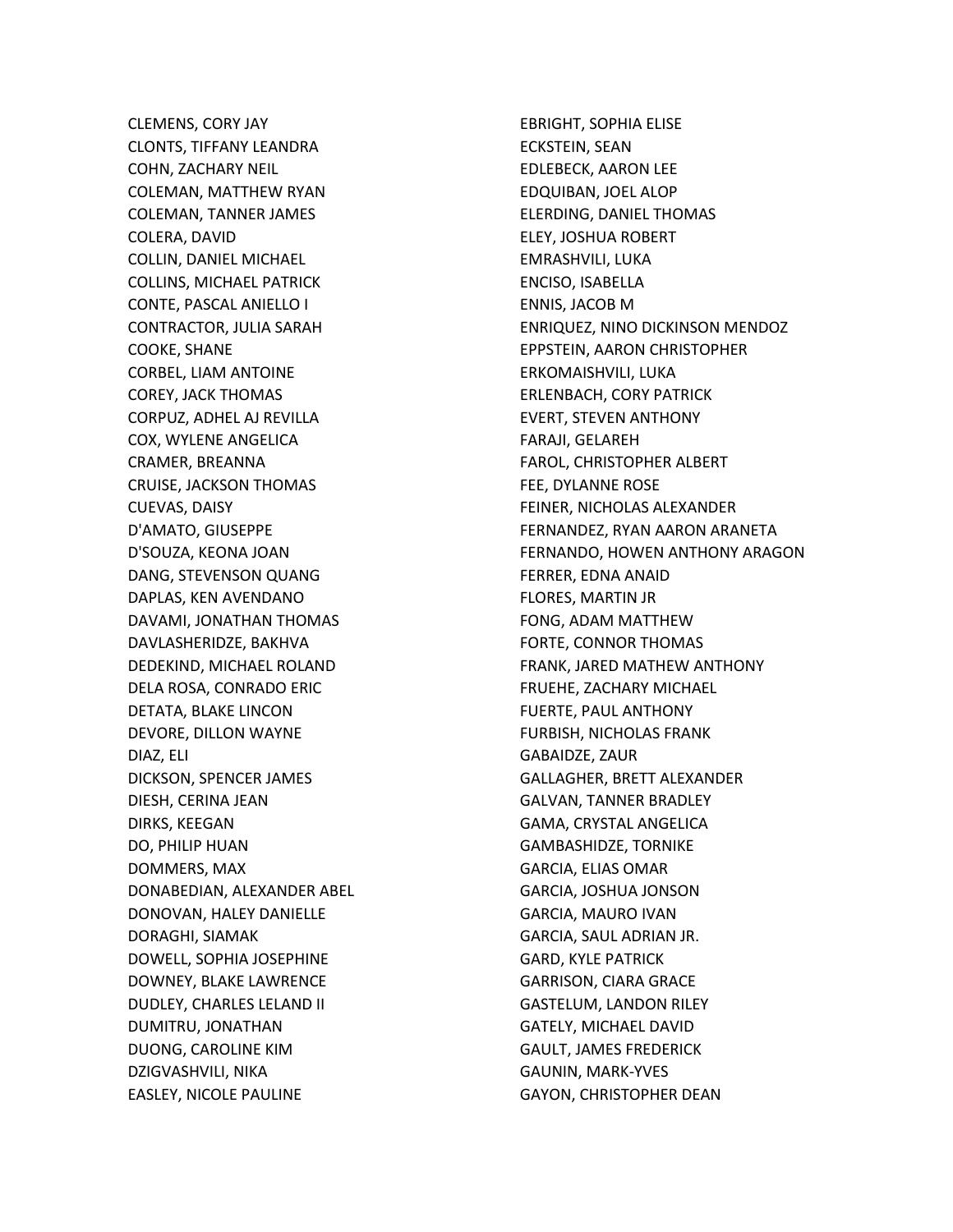GEJADZE, IOSEB GERAMI, ARAD GIGAURI, MARIAM GIORGADZE, NINO GLASOE, ISAIAH STOKER GOBADZE, GOGITA GOGALADZE, LEVAN GOGOLASHVILI, IOANE GONSMAN, OLIVIA ANN GONZALEZ, MATTHEW JOSEPH GONZALEZ, RUBISELA GONZALEZ-SAINZ, EDWARD GRAHAM, ALEXANDER THOMAS GRANTHAM, LUKE TAL GREEN, EVAN MAXFIELD GRIESS, MERNA GRIFFIN, LUCAS ELLISON GUGG, ANTHONY PAUL GUGUSHVILI, MARIAM GURGENIDZE, DAVITI GUTIERREZ, BENJAMIN KELLIN GUTIERREZ, IAN MICHAEL GUTIERREZ-ESPARZA, JESUS GUZMAN, EMMANUEL ENRIQUE HADZICKI, GABRIELLE CHRISTINE HAHN, MARK JOSEPH JR HALL, MADISON BRIANNE HAMAR, JASON CHRISTOPHER HAMMITT, DUNCAN MILNE HANCOCK, THOMAS EDWARD HARR, COURTNEY DIANE HARRIS, BRODY THADDEUS HASANAGIC, EDIN HASLAM, BLAKE HAWKSWORTH, BETHANY JAYNE HENDRIKSZ, NATHAN CHASE HENG, CHANDARA HERN, NICHOLAS A HERNANDEZ ARZATE, DANIEL HERNANDEZ, ANDY HERREJON-ANDRADE, ALDAIR HERRERA, HECTOR PADILLA II HERRON, ANNA JEAN HIGA, KYLE TATSUO

HO, JAMES NGUYEN HOEGER, BRIAN ANDREW HOLLINGWORTH, ZACKARY DAVID HOOKER, TRISTAN STOLL HORMOZ, CARLO HOROSNY, JASON ANDREW HOVEY, ARCHER JACKSON HOVING, MICHAEL DAVID HUBBARD, BRANDON DANIEL HUERTA, DOMINIC ESTANLEY HUNT, JOSHUA PETER HURTADO-SAVIN, NICOLE HUSSAIN, JENAN HUTCHISON, COREY TYLER ILAGAN, MATTHEW ROBERT ABUYABOR INIGUEZ, VICTOR INZUNZA-GRIVEL, JUAN MARIO FRAN ISKANDAROVA, NIA ISLEY, SHANNON ELIZABETH JACKSON, IAN MICHAEL JACOBS, BROOKE CELESTE JACOBS, JARED JACOBSEN, RILEY FERNANDO JAMES, AVA JANASHVILI, AMIRAN JAPARIDZE, GIORGI JAPPELLI, EMILIO JARAMILLO, ALYSSA ANN JELIA, LIANA JOHNSON, BRADY MORGAN JOHNSON, CHRISTOPHER WAYNE JOHNSON, EVAN SCOTT JOHNSON, JORDAN RAY JOHNSON, JULIAN DE ANTE JOMAH, ABBAS A A A H JONES, KYLE ROBERT I JONES, LINUS FRANCIS KACHARAVA, NINO KAKALASHVILI, EKA KANTARIA, ANI KARCHAVA, TSOTNE KAWANO, MICAH TAKEO KEEFER, CHAD KEEGAN, MATTHEW WAYNE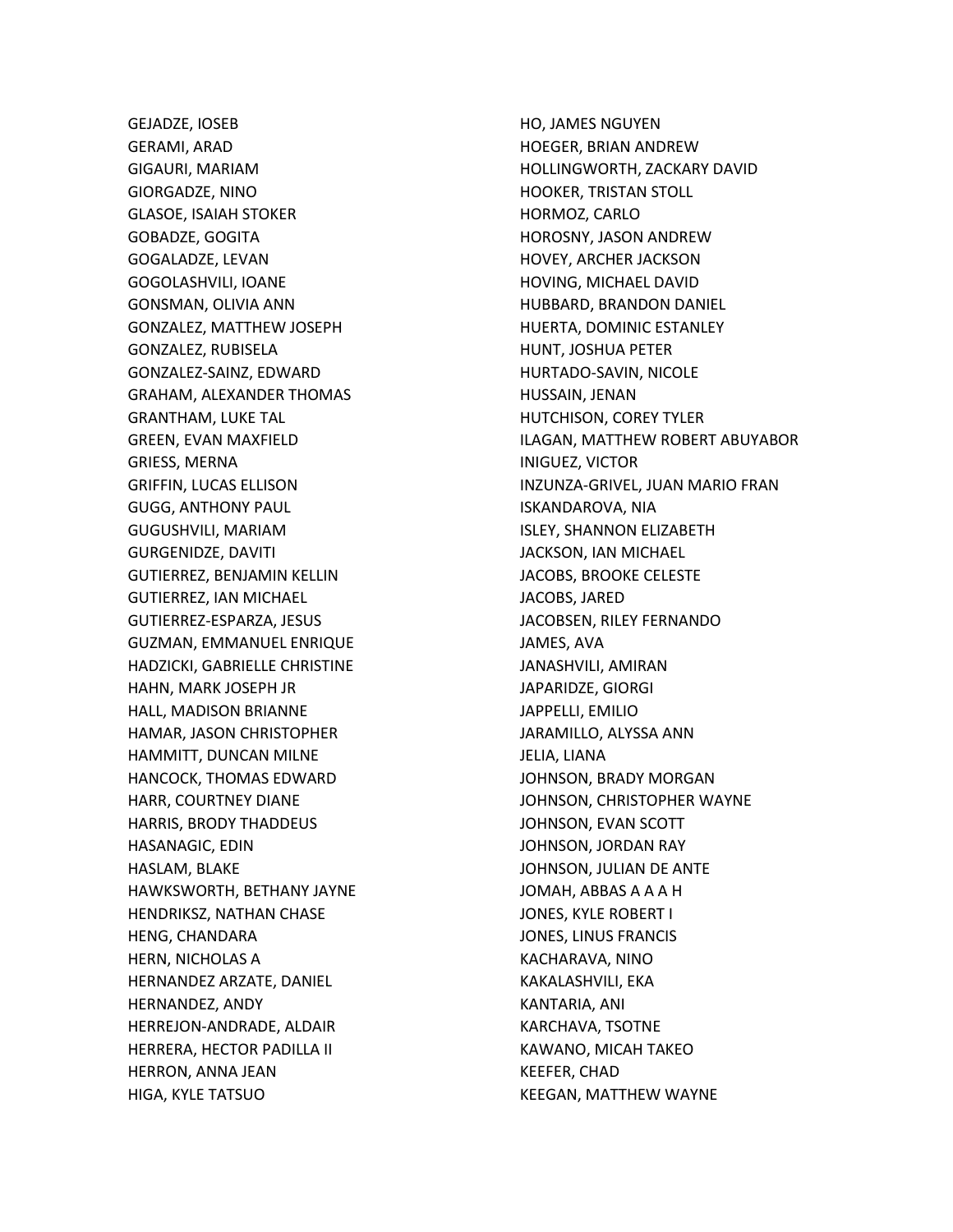KELLY, PATRICK IAN KENNER, DANIEL CRAIG KEOMANY, ALICIA LIEN KHAJA, YOUSEF A H H KIEFER, MILES AARON KING, NICHOLAS KIRKUP, KAITLYN MARIE KNAPP, GRAHAM KONTRIDZE, VAKHTANG KOOPMANS, DANIEL ROBERT KORFIKE, ALINA RENEE KOUYOUMJIAN, SARA KATRINA KRECK, JAMES PATRICK KRUGH, JACOB ELIJAH KUBERA, DAVID ANDREW KUPRADZE, GUGA KURDADZE, VAKHTANG KURESHY, SHAN AZIZ KUSHASHVILI, MIKHEIL KVITASHVILI, LUKA LABADAN, SHERWIN LANCASTER, MIA ROSA LANPHEAR, THOMAS FRANKLIN LASZLO, ALEXA LIN LEACH, CASANDRA RENAE LEACH, KYRA LOUISE LEE, ALVIN LEPUR, JAKOB RYAN LEUREGANS, SOLEIL EMMA BREEZE LIM, JAEHYUNG LIM, QI LINDAMAN, SCOTT YALE LITMAN, CODY TABANGCURA LOMASHVILI, ANA LOMELI, JAHAZIEL ARTURO LOPEZ, BRENDEN HAROLD LUCEY, EMMA MERAID LUEVANOS, JULIET ABIGAIL LYNCH, DAISEY DAWN MACIAS, CALEB MAGUIRE, JOEL ISAAC MAISURADZE, NATALI MAKANVAND, KATELYN SHIREEN MALOLEPSZY, STEPHEN DAVID

MANSOOR, CHRESTINA MARAFI, ZEINA A A M MARANON, KIAN MESTIOLA MARCOVE, NICKOLAS PHELAN MARIAN, DRAGOS RAZVAN MARINO, JAKE STEPHEN MARKLEY, ALEXANDER RENE MARMION, RYAN THOMAS MARQUEZ, KASSANDRA PAJARON MARQUEZ, VIOLETA MARRONE, PETER MICHAEL MARSON, BEN WILLIAM MARTIN, AVI J MARTIN, RILEY LAUREN MARTINEZ BUENO, ALEJANDRO MARTINEZ MUNOZ, FIDEL MARTINEZ, CEARA RACHELLE MARTINEZ, MANUEL ANTONIO MARVIN, JEMPER DANE MASAR, CARLENE ELIZABETH MASOTTO, SAVERIO III MASSEY, LUCAS LYNN MASZK, CORDLAN DOUGLAS MCCANN, THOMAS PHILIP MCCOY, KYLE PATRICK MCDANIEL, CHANCE ROBERT MCGROGAN, AMBER NICOLE MCRAE, CALLUM BLAKE ARDEN MELKONIANS, MICHELLE SUSAN MILLER, BROOKE ELIZABETH MILLER, JERAMY EDWARD MINCKS, NATHAN RICHARD MIRZA, ZAYNE ASIR MOHAMED, ABDULLAHI ALI MONTES DE OCA, LEONARDO MOON, CHRISTOPHER EDWARD GEORGE MOORE, KEON I MORENO, DAYNA MORGAN, MATTHEW TRAVIS MORNINGSTAR, DEVIN MORRIS, INAYAH PATRIZ MOSHKSAR, IMAHN ALI MUMMA, ROBERT RAY MURRAY, JOSHUA EDWARD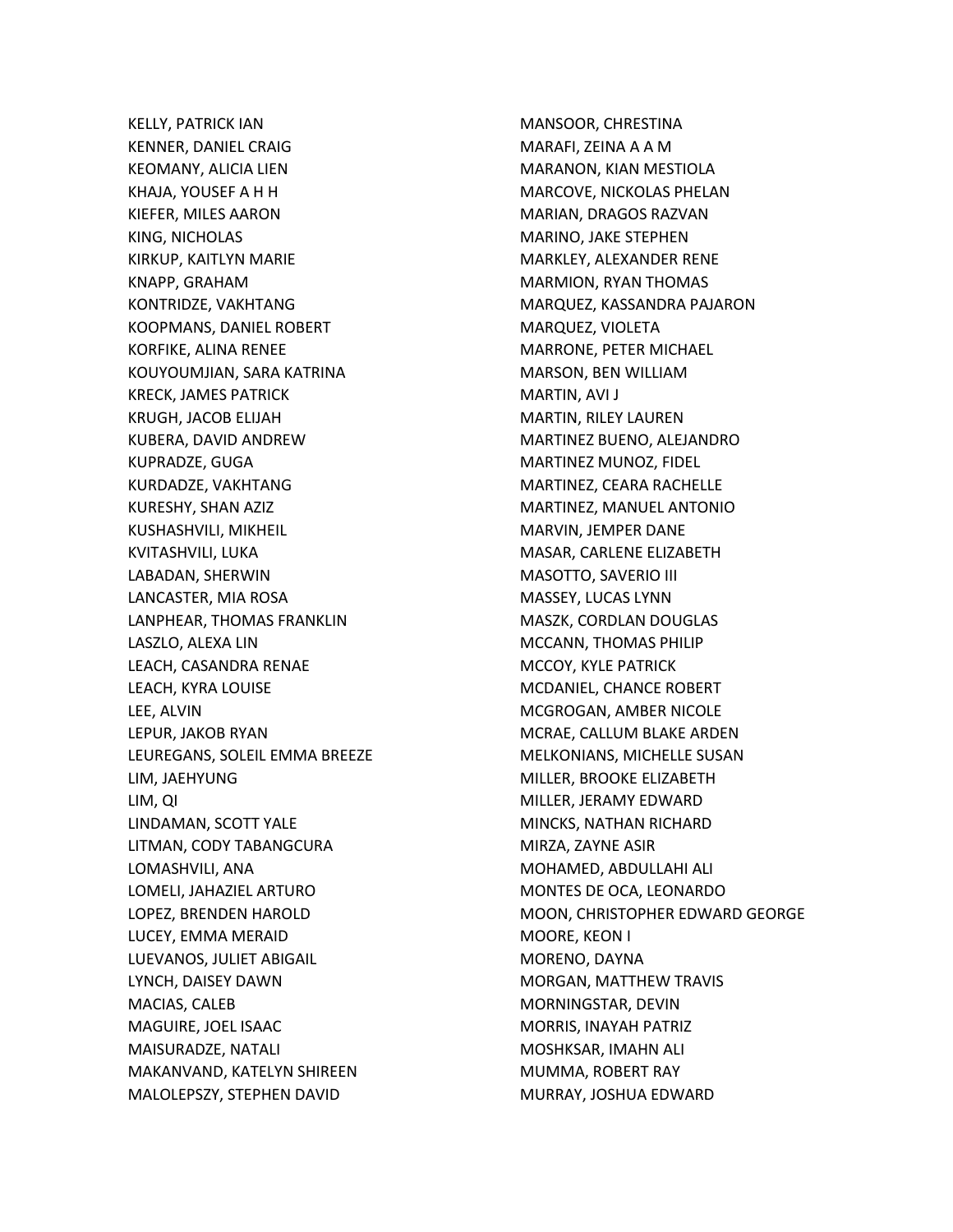NAGELVOORT, ETHAN PUG NAGVEKAR, SANAM SURAJ NETTER, KYLE ELIOT NEWSOME, DAKOTA JEFFREY NGUYEN, HANNAH MINH NGUYEN, PAULINA THUONG NGUYEN, SOPHIA NGUYEN, TRI MINH NGUYEN-MEISTER, ANTAM JESSICA NICK, STEPHEN MICHAEL NICOLAZZO, GIOVANNI RAFAEL NITKEY, SOPHIA OLSSON NOGARA, ALEXANDER ANGELO NORA, AARYN JA'NEA NOWICKI, JAKE HENRY NOZADZE, MIKHEIL NUNO, EMILIO ALFONSO O'CONNELL, CAMERON ELIZABETH O'HAIR, ANDREW MARTIN O'MARAH, KEVIN MICHAEL OCHOA JIMENEZ, AARON OLAGUE, DANIEL JR. OLSON, JOSHUA THOMAS OMALIN, JANIS MARIE LEONOR OROPEZA, ISAIAH ELIJAH ORSO, MARIO ANGEL OTARASHVILI, LASHA OUEDRAOGO, SERGE RAKISWENDE OYUELA, CHRISTOPHER JALMAR PADILLA, ANTONIO JAVIER PAESSLER, STEPHAN BENJAMIN PAGANO, GINA MARIE ROSE PALERMO, ALYSSA ROSE PALISOC, JUSTIN DEVERA PALOMARES, OSVALDO R PAN, LEON PANTSKALASHVILI, LANA PAPINASHVILI, ANANO PAPPA, CODY MICHEAL PASCUA, CHELSI BRIANNE PATARAIA, TENGIZ PATCH, BRENDEN ANTHONY PAVLIASHVILI, ANNA PAWLOWSKI, AMY MARIE

PEREZ PUJOL, SAGE GABRIEL PEREZ, DAVID ANTHONY PEREZ, JUAN ALBERTO PEREZ, MARIA PATRISHA RAMOS PEREZ, RUBEN III PERLIN, MAX ELI PETICOLAS, BRIAN WILLIAM PETRI, SETH RYAN PETSCHE, NICHOLAS JOSEPH YAKUSH PHAN, CLIFF DUY AN PHILLIPS, HUNTER PHILP, PETER LOBDELL III PHIMMASEHN, AVERY J PIERONI, ANNA ROSE PIROSMANISHVILI, SALOME POIRIER, ALEXANDER TATE POLIFRONE, KYREL POLLEK, HANNAH MARY MARGARET PONCIANO, ANTONIO JAECUB PORTER, IAN HARDAMAN PRECIADO, JESUS GUSTAVO PULIDO, MAYRA LETICIA RABAGO, JESUS ALONSO RAFIQ, ABRAHEM RAMIREZ CISNEROS, MARIO ALBERTO RAMIREZ, BRANDON RAMOS, ALFONSO RAMZI, HALAH S REBELLO, HANNAH MARIE RECKER, JULIA SOPHIA REDQUEST, KELBI MIKALA REECE, JAMES LAWRENCE JR REED, AMAURY REGALADO, JACK STEVEN REILLY, SAMUEL NELSON REINER, COLEMAN MOSS REYNOLDS, NATHAN ALLEN RICHMOND, TRISTAN JAMES RIDGEWAY, THOMAS ANTHONY WINSTO RINDER, AXEL SAMUEL RIOS, NATALIE RIVAS, FREDDY ROBINSON, KATE DOROTHY ROCHFORD, JAKE PATRICK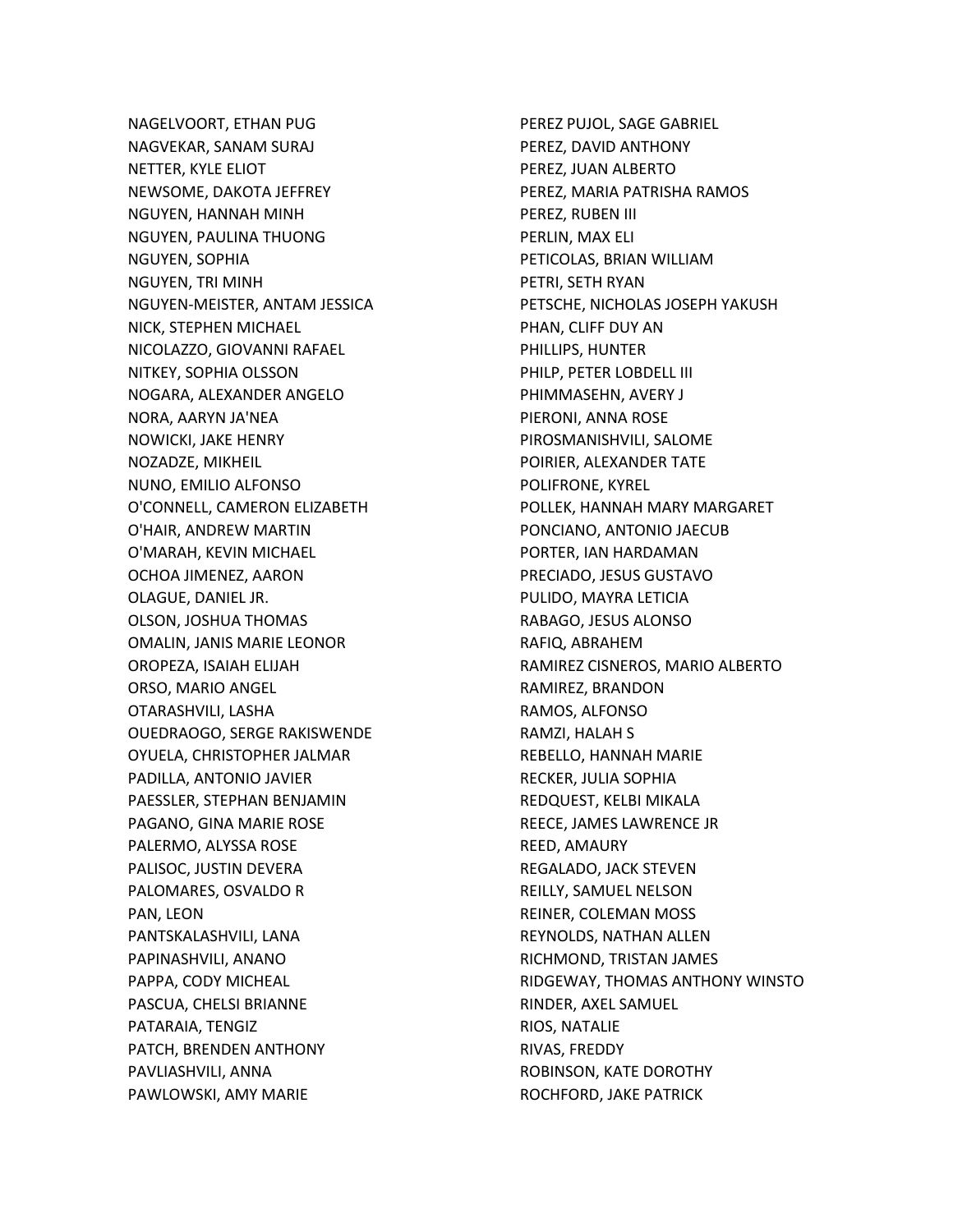RODRIGUEZ, ULISSES ROGAN, REBECCA NOEL ROJAS, JUAN P III ROMO, ERIC MARTIN ROSENBERG, ALEXANDER JARRAD ROSENBERG, TAZIO EAGAN ROSSI, EVAN PARKER ROTPHAN, PHUMMIN ROY, ELLIE SUZANNE RUKHAIA, BEKA RYAN, KYLE THOMAS RYAN, OLIVER DANIEL SADIK, PETER SAENZ, COLE STEVEN SAFAR, MENA SAHAGUN, DOMINICK ENGUANCHO SALAZAR, AMANDA MICHELLE SALGADO, ITZEL QUETSALLI SALIH, PERIS SALIMA, ALEX SANAKOEVI, NIKOLOZ SANCHEZ, ANITA ALEXANDRA SANDOVAL MENDIAS, ASHLEY ALYN SANDOVAL, LAURA LETICIA SANTOS, CHRISTIAN SARMA, ILZE SASAKI, TYLER SCAVO, ANNA KATHERINE SCHIERMAN, MATTHEW DAVID SCHLUETER, NOBLE BROCK SCHMECHEL, KYLE AUSTIN SCHMID, TALON OTTO SCHWAGER, MITCHELL SCHWARTZ, JASON KOBE SEILER, STEFFANI MICHELLE SELLERS, BENJAMIN WESLEY SETHI, DEVIN SHAAYA, RASHA FOUAD SHAMATAVA, LERI ANZORI SHATAGOPAM, SRI HARSHA SHATHAR, SAIF SHORT, ETHAN WALKER SILLA, SYLVIN SILVERGLATE, STEVEN ASHER

SINGH, VARINDER SITU, REBECCA SIZEMORE, COREY ALLEN SLOMAN, JUSTIN ARTHUR SMITH, ALEXANDER DANIEL SMITH, MATTHEW JOSEPH SOJOURNER, JUSTIN TIMOTHY SOLANO, LUIS GABRIEL SOLOMNISHVILI, GIORGI SORNBERGER, JUSTIN SCHROEDER SOSELIA, DAVIT SPARKS, ALANNA BERNADINE STAHLAK, ANNA KATYA STEFFENINO, NICHOLAS KYLE STEWART, NICHOLAS SCOTT SUCHARD, OFEK HAIM SUDHALKAR, KEDAR ATUL SULEIMAN, BADR HASAN SURESH BABU, SUDARSHAN SWITZER, KYLE ALLAN TABIDZE, KRISTINE TAN, BRYAN JAY TANAKA, NAOMI PAK TANG, BREANNA NGUYEN TARANTINO, MATTHEW LOUIS TARANTINO, PHILLIP ARTHUR TAWN, JOSEPH TAYLOR, ZACKRY KOBI TEJADA-RODRIGUEZ, KIANNA TER VEER, SAVANNAH HERRANEN THOMSEN, MARK ALLEN TIJAM, CARL JUSTIN SANO TILK, THOMAS ABRAM MEDINA TIMKEN, MITCHELL HENRY TISNADO, DANNY MARTIN JR TIVEY, MATHEW STEVEN TOMASH, ANA TONTHAT, THOMAS ANTHONY TORIA, ANA TOWNLEY, ALEX EDWARD TRAN, BRYAN TRIVEDI, SAHIL RUPAL TSARTSIDZE, GIORGI TSEU, THEODORE LAWRENCE